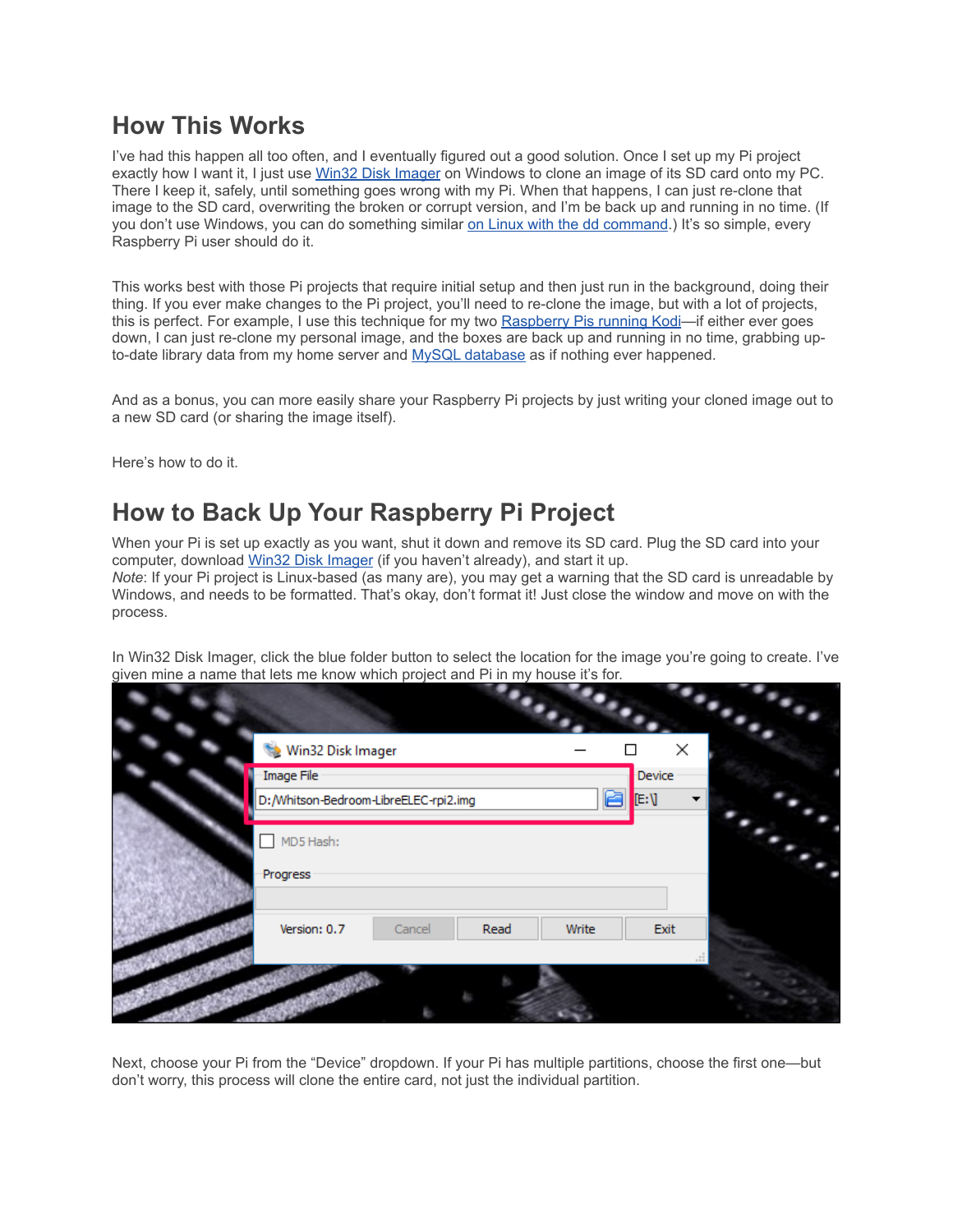| Win32 Disk Imager                                 | ×    |
|---------------------------------------------------|------|
| Device<br>Image File                              |      |
| E:V<br>D:/Whitson-Bedroom-LibreELEC-rpi2.img<br>ت |      |
| MD5 Hash:                                         |      |
| Progress                                          |      |
| Version: 0.7<br>Read<br>Write<br>Cancel           | Exit |
|                                                   |      |

When you're done, click the "Read" button. This reads the SD card's data, turns it into an image, and saves that image at the specified location. Note that this process can take a while. As in, up to an hour or more depending on the size of your SD card.

| Win32 Disk Imager                     |               | $\times$                           |  |
|---------------------------------------|---------------|------------------------------------|--|
| Image File                            |               | Device                             |  |
| D:/Whitson-Bedroom-LibreELEC-rpi2.img |               | $[\mathsf{E}\mathsf{:}\mathsf{V}]$ |  |
| MD5 Hash:                             |               |                                    |  |
| Progress                              |               |                                    |  |
|                                       |               |                                    |  |
| Version: 0.7<br>Cancel                | Read<br>Write | Exit                               |  |
|                                       |               |                                    |  |
|                                       |               |                                    |  |

When that's finished, pop the card back into your Pi and continue as normal! That project is now backed up to your PC.

## **How to Restore Your Raspberry Pi Project**

Now, if something goes wrong with your card, you can restore it just as easily. First, erase your SD card using [these instructions.](https://www.howtogeek.com/170794/ask-htg-how-can-i-reclaim-the-full-capacity-of-an-sd-card/)